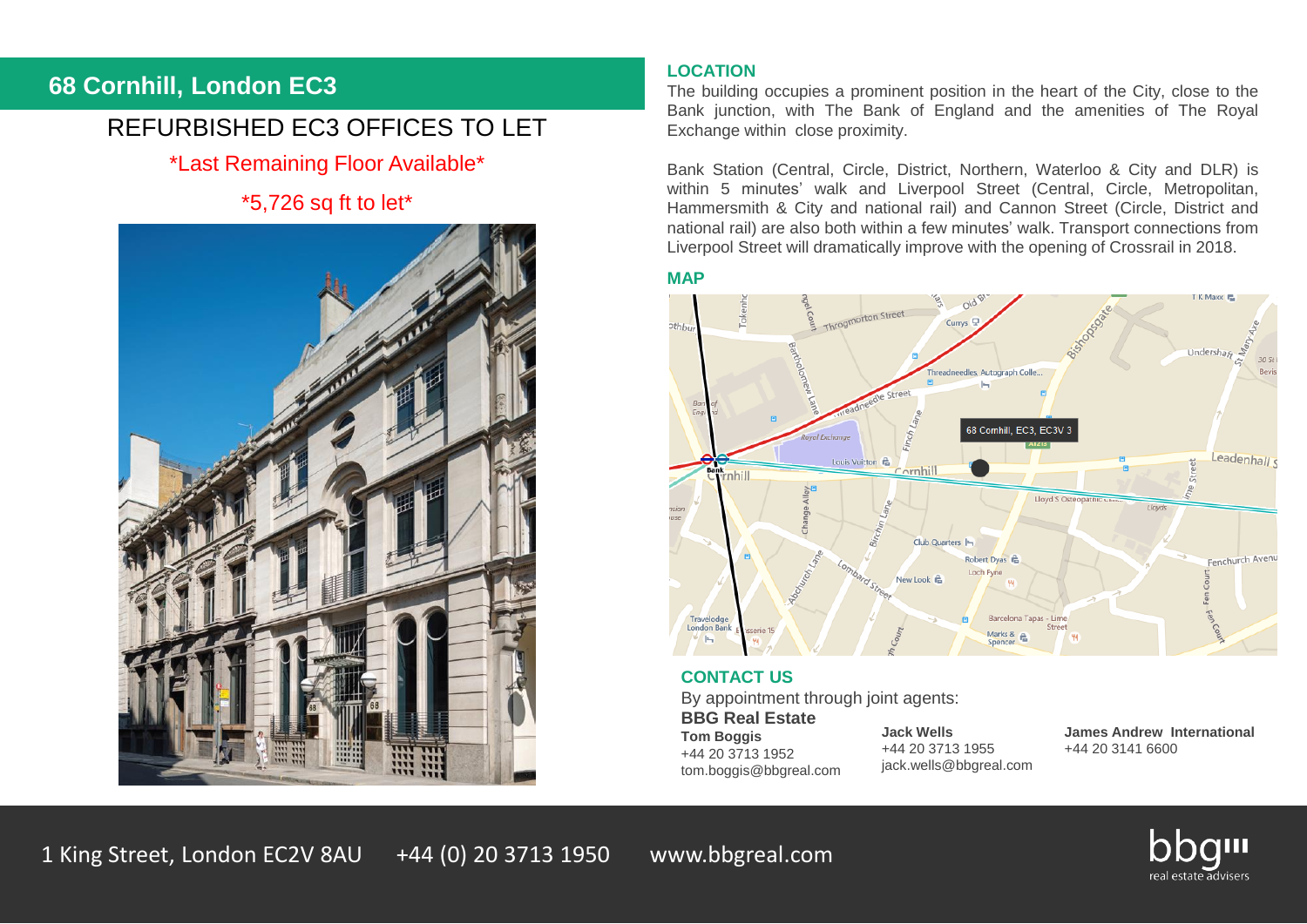#### **DESCRIPTION**

68 Cornhill is arranged over lower ground, ground and five upper floors, providing high quality office accommodation. The building was comprehensively refurbished in November 2015 and provides top quality Category A space.

The available accommodation is on the 2 $^{\text{nd}}$  floor totalling 5,726 sq ft and there is storage space available in the building.

#### **FLOOR AREAS**

| <b>FLOOR</b>    | <b>SQ FT</b> | <b>SQ M</b> | <b>STATUS</b> |
|-----------------|--------------|-------------|---------------|
| 3 <sub>rd</sub> | 5,069        | 470.93      | U/O           |
| 2 <sub>nd</sub> | 5,726        | 531.96      | Available     |
| Mezzanine       | 700          | 65.03       | U/O           |
| Ground          | 194          | 18.02       | U/O           |
| Total           | 11,869       | 1,085.94    |               |

#### **AMENITIES**

- Newly remodelled reception
- New metal tile suspended ceilings with LED lighting
- New ceiling mounted VRF air conditioning system
- Fully accessible raised floors
- Occupancy ratio 1:10 sq ft
- Cycle and shower facilities on the lower ground floor
- Male and female WC's on every floor
- Disabled WC facilities on the ground floor
- 2 x new 10 person passenger lifts
- Basement storage

| <b>TERMS</b>     | New leases are available direct from the landlord for a term<br>by arrangement. |
|------------------|---------------------------------------------------------------------------------|
| <b>RENT:</b>     | Quoting £65.00 per sq ft                                                        |
| <b>RATES:</b>    | £18.00 per sq ft per annum estimated                                            |
| <b>S/CHARGE:</b> | £9.78 per sq ft per annum                                                       |
| <b>VAT:</b>      | TBC                                                                             |
| EPC:             | TBC                                                                             |



*\*Typical floor (3rd) – not to scale – for indicative purposes only*

# +44 (0) 20 3713 1950

Misrepresentation Act: These particulars are intended to give a fair description of the property and any intending lessees/purchasers must satisfy themselves as to their accuracy. They do not form part of any contract and effort has been made to ensure accuracy, this cannot be guaranteed. The Code for Leasing Business Premises in England and Wales 2007 strongly recommends that you seek advice from a qualified property professional before ag or signing a business tenancy agreement. The code is available through the institutions and trade associations or on www.commercialleasecode.co.uk